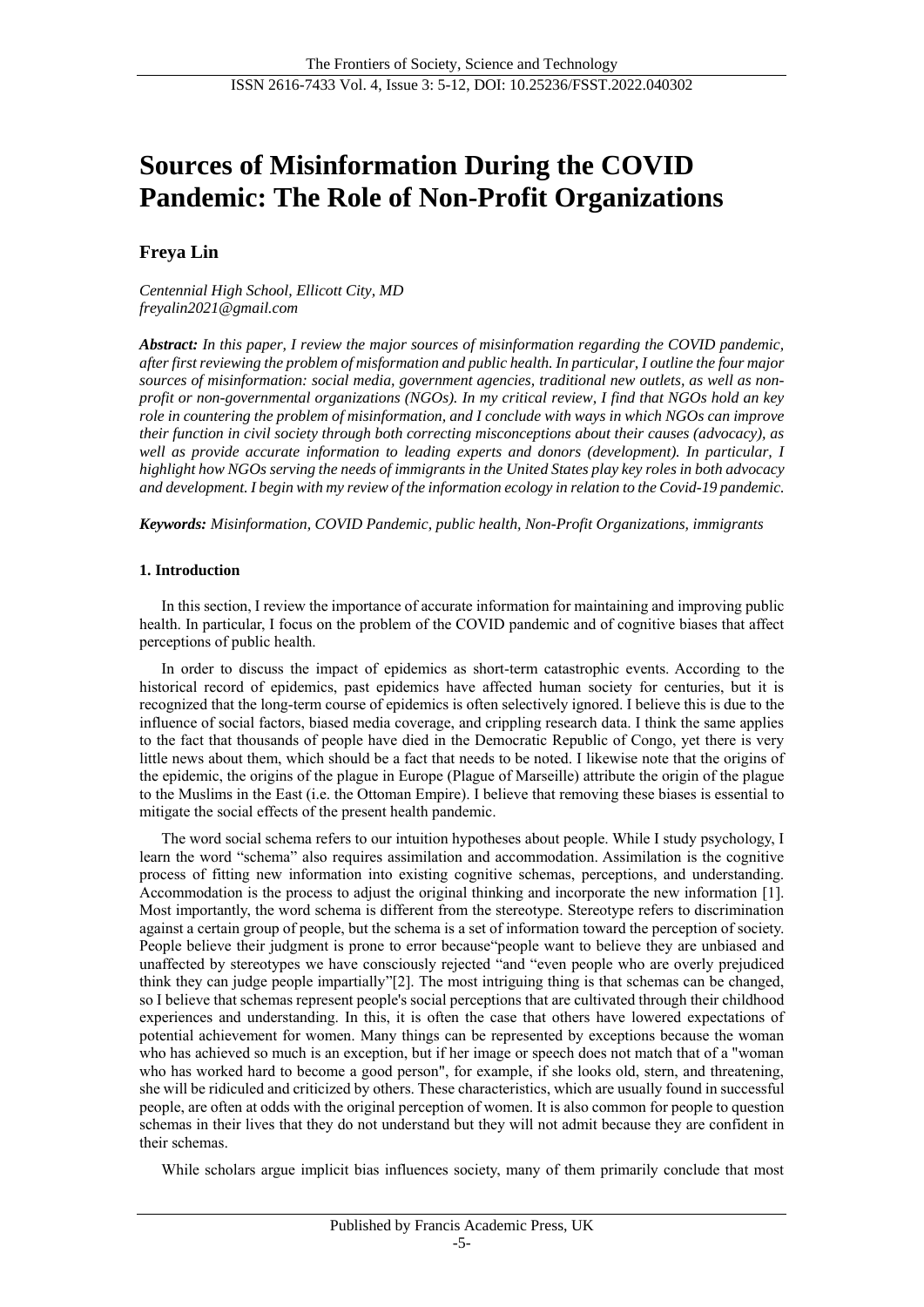people have multiple implicit biases they aren't aware of, which can be found through recent events, as the blind auditions lead to increased recruitment of female choirs. Secondly, approaches to reduce implicit bias haven't been demonstrated as beneficial as people originally believe. Finally, most scholars believe that changes in implicit bias are not relevant to changes in a person's behavior. The adjustments of the database for the test that measured the level of implicit bias were made by the designers based on the results of the previous tests collected. In other words, the test does not know what it will look like in two weeks because it is not up to it to decide. This is why, as the article mentions, AI screening cannot eliminate implicit bias either, because "the historical databases used to develop the algorithms have also proven to be biased [3]. They absorb the biases of past decision-makers"(Greenwald). Since tests cannot be developed and adjusted without the influence of people's implicit biases, this leads to a significant reduction in the reliability of the tests. The IAT, the test that measures the level of racial bias, is influenced by different variables. The test is designed to determine whether implicit bias exists by examining how quickly people respond when choosing positive or negative words to match the corresponding image. Some criticism is that the designers did not take into account possible mistakes caused by external influences that could lead to bias, such as personal state and emotion, and people's ability to process information quickly on a general level.

While Halpern et al. (2020) provide important conceptual tools to understand bias in health policy, with particular application to the covid19 pandemic, there are a number of limitations of their approach. First, they do not address history or social context. Every pandemic occurs in a particular time and place, with particular technologies and resources. Halpern et al. have provided four biases rooted in psychology, but they have sufficiently examined how covid19 is the product of a unique set of circumstances [4]. What the authors have pointed out is how human psychology is ill equipped to handle the problems with communicating and convey the scope of health problems to the public. Accordingly, current issues related to public health must engage and understand people's taken-for-granted views of the world, their schemas to alter perceptions and public opinion. Stakeholders and clients of NGOs benefit from incorporating and understanding how misinformation is ever-present but also exacerbated by the contemporary information landscape.

Lessons from the 1918 pandemic and First World War indicated how stigmatization and propaganda facilitated the conspiracy, which influenced the public's opinions on the trustworthiness of the authority. The false assumptions on the 'Spanish flu' based on the Spanish press is the only one covering the pandemic[5]. It leads to the prohibition of information leads to assault and gossip. Viral pandemics correspond to misinformation pandemics in both the covid19 and Spanish flu. The failure reveals the historical norms[6]. However, the fact that misinformation will be disseminated and uncensored in animosity status of people, thus people in both cases fails to address the persistence of misinformation in an era where information flows cheaply and freely on the internet.

In conclusion, Schemas and cognitive biases interact with historical and contextual norms to affect how human populations misunderstand health-related social problems. I have introduced the concept of cognitive schemas as a means to understand how people incorporate or assimilate new information. I argue in the following sections that recognizing the prevalence of schemas are crucial to the interests of non-governmental organizations, both as a means to understand the obstacles NGOs face in raising awareness, but also in understanding how to communicate to funders and to stakeholders the importance of an organization's interests. In the context of the Covid19 pandemic, not only are there problems with cognitive biases, but there is also the increasing challenge of the proliferation of so-called "fake news" that spreads through various media [7]. In the next section I review the major media institutions and argue that non-governmental organizations play an important but neglected role in our understanding of social problems, including but not limited to the Covid19 pandemic.

#### **2. The four sources of health-related (mis)information: social media, governmental agencies, traditional new outlets, ngos**

With the COVID-19 pandemic posing numerous challenges to the public health responses, different organizations play integral roles in adapting to the changes.

The CDC Global Health Center protects global health security by establishing laboratories around the world to detect and control possible pandemics and trace them back to their source. The CDC likewise helps other countries build their health care institutions and their capacity to strengthen the prevention of health threats[8]. Second, for the purpose of responding rapidly to health threats and participating in international outbreak response efforts, the CDC has also established an interagency Rapid Response Team for international deployment. For example, the CDC's Global Rapid Response Team (GRRT), an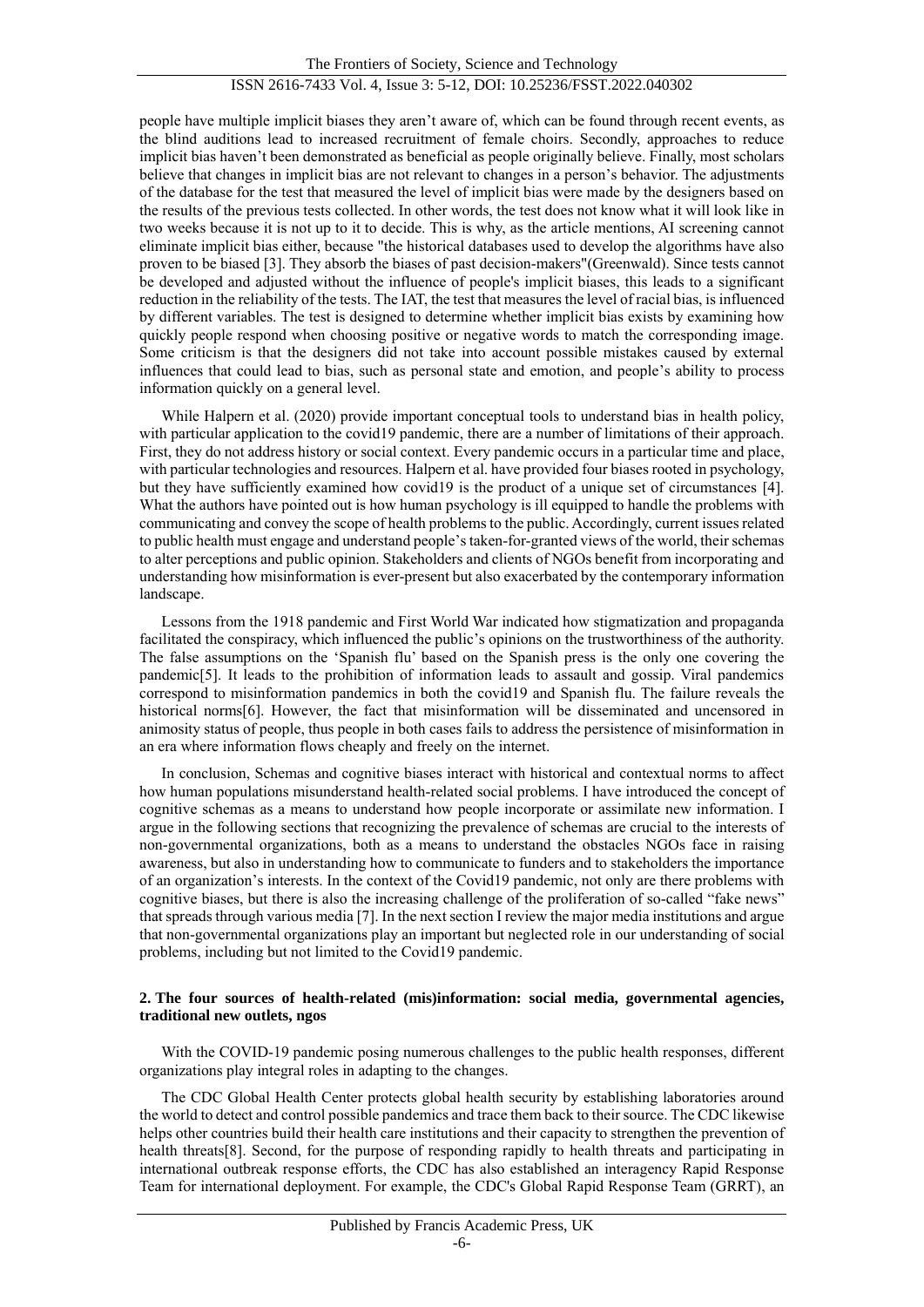easily deployable team of public health experts, has helped other countries respond to epidemics such as Ebola and AIDS over the past several years by providing technical support to improve local health care and reduce health care expenditures and save lives. Finally, CDC funding for global health security activities has also generally increased over the past decade, from \$51.2 million in fiscal year 2011 to \$203.2 million in fiscal year 2021[9]." On April 3, 2020, the Centers for Disease Control and Prevention (CDC) issued new guidance recommending that everyone wear a cloth mask in public places where close contact with others is unavoidable, citing new evidence of virus transmission from asymptomatic or nonsymptomatic people. This comes as state and local governments are considering early social distancing measures such as closing schools and non-essential operations, banning large gatherings, and shelter-inplace orders[10].

What happened? The Centers for Disease Control and Prevention on July 27, 2021 recommended that vaccinated individuals wear masks in indoor public places in areas of high outbreak transmission; unvaccinated individuals wear masks in indoor public places regardless of where they are in the United States. "The CDC said it is communicating with people who have been re-infected with a 'breakthrough infection' after vaccination and re-emphasized the importance of vaccination, saying it can reduce the risk of serious illness and death by 10 times and the risk of infection by three times[11]. " (Wall Street Insight)

Most governments in the world have struggled with effectively communicating epidemic-related information with the public. The news media plays a pivotal role as a medium of communication between government agencies and the public by publishing policy initiatives issued by government agencies [12]. Ideally, the news media with its reach to the general public provides a channel for communication that can help increase a government's reputation and promote the effectiveness of public health policy in pandemic response and planning.

Apart from the news media, governments also communicate with citizens through print, television, email, text and online media, such as social media feeds. Channels are also available for people to call or email their representatives directly, tweet to them, comment on their Facebook pages, and collect signatures on online petitions [13]. But with a shortage of government staff to process information and a large clog of useless information making it less efficient and difficult to communicate effectively, the government is not making it a priority to address people's queries when they lack a more direct channel to communicate with the government.

Given the unmet need for public inquiries, news media organizations have a greater responsibility to ask questions and report on government departments' policy initiatives. In other words, news media companies play a more central role in responding to public inquiries than do government agencies. For example, first of all, news media organizations respond to the demand for a lot of news information and questions about the spread of the epidemic by setting up special reports, including news about the epidemic as well as data and the number of infections, and sending the latest information to users in a timely manner. For example, in 2020, the New York Times set up a coronavirus briefing by subscribing and sending it directly to the public [14]. Second, some news outlets have set up dedicated Q&A sites on their websites to gather public input and comments and provide effective feedback on government policy initiatives, such as the Wall Street Journal's "Coronavirus: You Ask, We Answer" website. In this way, the news media attempt to establish effective communication with the public, thereby enhancing the reputation and credibility of the institution. Even though it was based on a compilation of interviews with experts from the Wall Street Journal, questions about the outbreak were answered [15]. This approach mitigates the spread of unconfirmed information, but immediate and effective feedback to individual members of the public is non-existent due to resource constraints. That is, news experts could only select representative questions to answer.

However, there are various problems with the existing mode of communication between the government agency and general public. First, communication channels through which individuals can communicate and receive credible answers do not exist in most government agencies or public health organizations, and even though this ensures that government departments function efficiently, it also undermines the public's need for information. In other words, individual proposals are ignored if they do not have sufficient impact. In addition, in national public health emergencies, governments and public health organizations often issue press conferences to announce official news, or website announcements that do not allow for comment. But such a one-way system of authoritative communication ignores or censors individual uncertainty and doubts. This, in turn, prompts more skepticism.

Second, the information reported by the media can cause social tensions and conflicts: In the early stages of the global pandemic, top leaders in many countries often downplayed expert advice, and public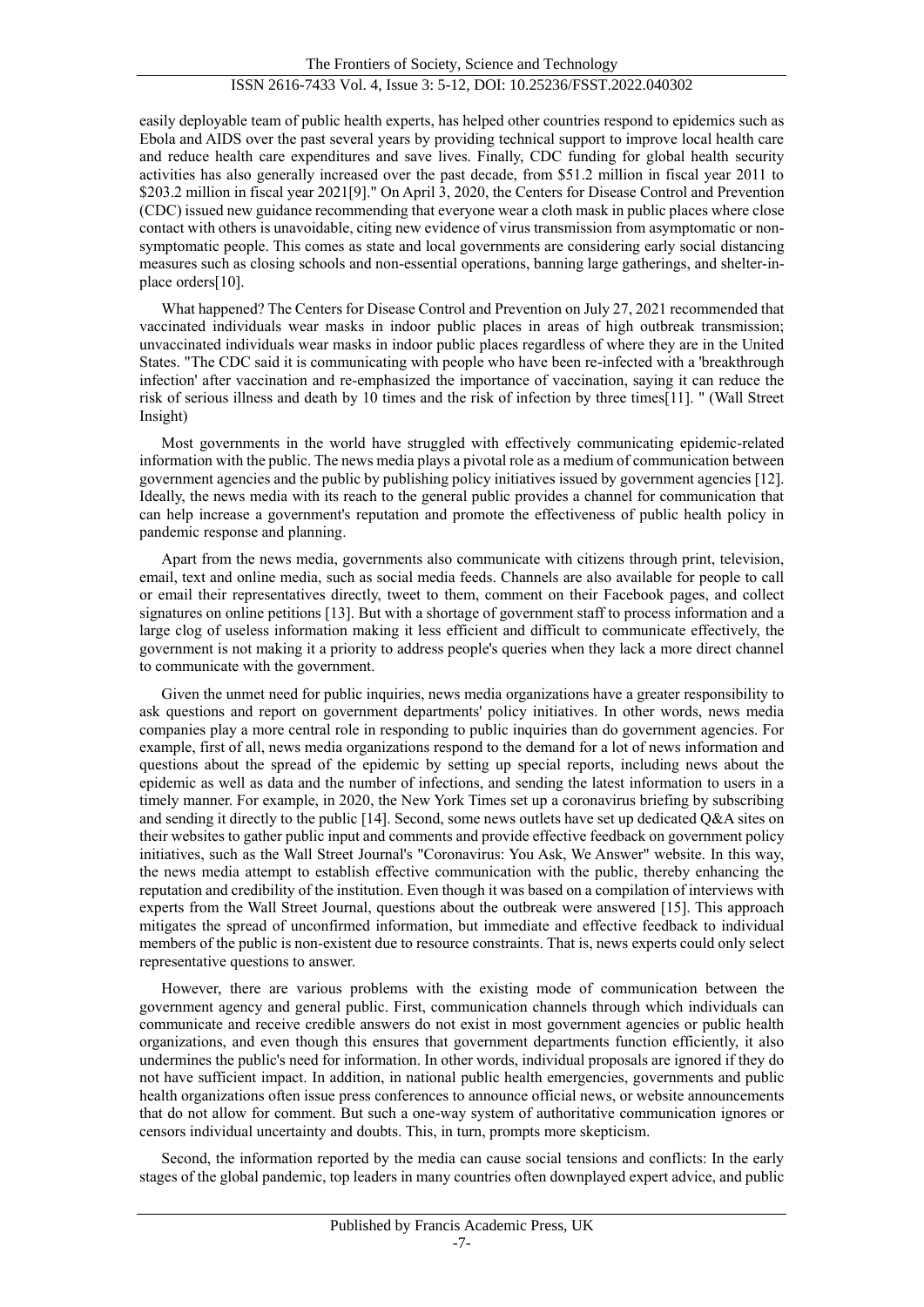health threats did not attract much government attention, and in the media coverage, the media focused on amplifying the incompetence of the government and the conflicts between government leaders and public health professionals, as well as the government's disregard for the seriousness of the disease and the consequences of the eventual global spread. This will lead to a decrease in the general public's trust in official government information, which in turn will lead to a decrease in compliance with the mask policy and a heightened risk of health crisis, creating a potentially heavy burden on the healthcare system.

Related to the government's effectiveness in enforcing public health policies, the policies of the U.S. state governments are not as efficient and properly implemented as expected, exposing possible limitations of a decentralized government when faced with a public health crisis. Given that the U.S. government is a federal government, state governments have a great deal of autonomy in implementing and enforcing pandemic response policies. Because of the high degree of interstate circulation, local officials and employers in each state government in the U.S. are reassessing the risk of infection and hospitalization to their local populations without a high degree of uniform central policy guidance and adherence to the recommendations of medical experts and epidemiologists, and are simply implementing a series of uncoordinated mask and vaccination policies based on local political and cultural characteristics. At the same time, there are states that do not emphasize the importance of vaccination and coverage, leading to the spread of new mutations of the virus among unvaccinated populations. As a result, a decentralized political system, lack of policy collaboration among local governments, and inefficient implementation led to a rapid deterioration of the outbreak in the United States and a new wave of infections.

"The efficiency of state government response depends in part on the speed and scale of government intervention and how communities receive, perceive, and act on the information provided by government and other agencies." (Developing Effective Government Communication Policies in the Covid 19 Era) "State public health departments follow CDC recommendations, but not state executive orders or directives that are mandatory for use as a signature of the governor." A range of policies and mitigation measures (e.g., school and non-essential business closures and shelter-in-place orders) to combat the spread of COVID-19, whether there is widespread community use of mask injunction mitigation measures, and the length of time, manner, and extent to which some localities implement policies vary.

In July 2021, the Centers for Disease Control and Prevention issued new guidance recommending that vaccinated and unvaccinated individuals wear masks in areas with a significant risk of indoor infection. However there are a number of complex and controversial restrictions that have not been fully implemented: we discuss whether U.S. states have mandated the use of masks in public places to mitigate COVID-19. (We consider only mandatory executive orders issued by governors, recommendations or guidelines from state public health departments, and research on the use of masks in the community not included.

Indicators from Oxford University's assessment of the U.S. government's response to the outbreak allows us to compare how different states issued policies and how communities responded ("These indices should not be interpreted as measures of the appropriateness or effectiveness of the government's response. They do not provide information on policy implementation and do not capture demographic or cultural characteristics that may have influenced the spread of COVID-19"): by examining state policy publication, states adopted broad health security policies to close nonessential businesses and schools to mitigate the spread of the disease in the first weeks of March, and when closure and containment policies were relaxed in May and June, for Economic support measures focused on reopening businesses to stimulate economic growth, but they relaxed the environment for outbreak surveillance. This demonstrates the implementation of different policies between different states. Similarly, the first case announcement, emergency declaration and school closures reduced mobility by 1-5% after 5 days and by 7-45% after 20 days. From March 1 to April 11, the duration increased from 9.1 hours to 13.9 hours. Based on the comparison of mobility between states and the duration of home isolation, the policy issued by the state government had its merits.

Therefore, we can conclude that although people are not required to wear masks in outdoor areas of transportation (if there is an outdoor area on the transportation) public places (e.g., public transportation, grocery stores, pharmacies , or other retail stores) or in outdoor settings at transportation hubs, and a statewide mandatory universal mask order, some districts have issued mandatory mask bans for students as well as faculty, staff, and other outsiders who visit school facilities, including buses. The public school system has implemented policies and procedures to mitigate the spread of the virus and safeguard the possibility of a fall school year and the health of children. And, while Maryland does not have the same language as other states regarding enforcement and penalties for violations, statewide regulations are not uniform except for this Board of Education, and Maryland Gov. Larry Hogan has said he is not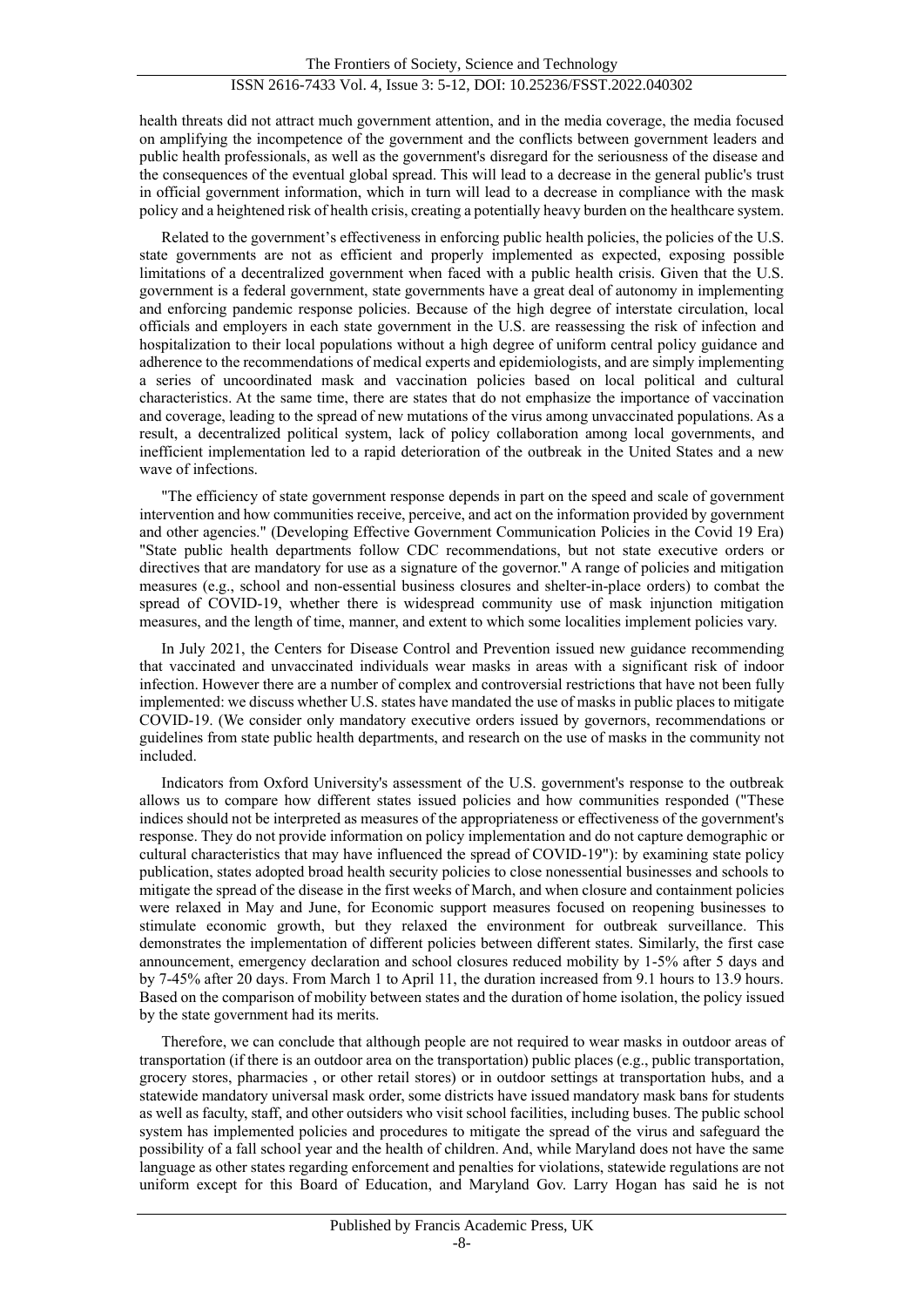considering reinstating a statewide masking requirement.

Conflicts fraught with complexity and contradictions, and expressed in different policies in communities, have deepened the uncertainty of the outbreak. In other states, such a ban is fraught with controversy. Republican-dominated states, such as Texas, and Michigan, Louisiana, etc., where Governor Abbott has issued executive orders while lifting restrictions, not only have organized mask opponents repeatedly protested and even targeted violence against mask wearers, arguing that federal regulation is not related to public health but is a political order, but likewise the governor has put economic purposes first, despite the death toll and the current cases remain high, they are eager to open facilities and businesses to stimulate people to go out and spend money to restore the economy. We can learn that: the language used in the policy varies, the extent to which the statewide ban on masks is enforced, and whether it has the force of law, as well as socio-cultural characteristics have an impact on the effectiveness of policy implementation. Although, as well as experimental evidence, U.S. states that mandate the use of masks in public have experienced greater decreases in daily COVID-19 growth rates following the issuance of these mandates than states that have not issued mandates.

Whereas traditional media usually offers a broader audience base, social media allows for more targeted communication. In the media ecology, news consumption behavior in traditional media follows a certain pattern. Regular use forms habits in life, which contribute to the daily structure. Therefore, a high number of media hits usually has a narrower target audience, which shows the role of psychological schemas: when people see repeated information over and over again, this deepens their original perceptions, which in turn leads to a further diversion of the news audience. Thus, there is a relationship between the type of media people are exposed to and the degree of obedience to social distancing behavior and misperceptions about the epidemic in COVID-19. For different audience segments, traditional news media encouraged and reported on precautionary measures, which allowed people to learn about common misconceptions about COVID-19 and triggered vigilance, and also increased the likelihood and level of risk perception and social distance compliance. Misinformation is more frequent and spreads faster on Twitter because the lack of censorship and the special anonymity of social media has led people to be less socially responsible and to post information that clarifies unscientific information for self-interest or political reasons.

On the other hand, social media gives public relations professionals an opportunity to truly target their message to their audience. As a rule, behavioral changes in response to outbreaks are influenced by people's mental schema. Differences in the geographic location of Internet access to the time the site was adapted to go online indicate a significant difference in news consumption between younger and older people. In recent years, the apparent age gap has widened dramatically, with people over 65, for example, five times more likely to get their news regularly from TV than people aged 18 to 29. Therefore, PR professionals decide on targeted advertising content based on different age breakpoints. Similarly, the study also shows that age is one of the most important predictors of news consumption through newspapers and other traditional media. Personal characteristics such as age, family composition and work environment are also important for these habits. Thus, age can determine how much and to what extent a person receives information.

I have had hands-on experience and a significant time commitment to this immigrant service experience. I became an intern for the local Maryland nonprofit, Luminus, a nonprofit organization that provides legal services related to immigration services. Through meetings with various departments and in-depth research on the current situation of local immigrants, I became involved in helping the nonprofit raise funds as they still need more government funding from the United Way of central. America to try to support their social services, which will help those who are not eligible for government benefits such as resettlement services. Benefits such as resettlement services for newly paroled Afghan refugees, and housing programs which are used to help low income people who are in eviction moratorium due to the inability to pay their rent due to the epidemic.

For example, I worked with the CEO of Luminus to raise funds and discuss with him the current plight of the public budget cuts as refugees were arriving in Afghanistan. I focused on immigrant distribution in Maryland to demonstrate the core values of our nonprofit, and I discussed the inability of Afghan citizens with parolees to work or receive government funding.

#### **3. How NGOs Address Social Problems: The Case of Xenophobia and Immigration**

The research method I used for this project was participant observation (fieldwork). Henslin (2016, defines fieldwork or participant observation as follows: "research in which the researcher participates in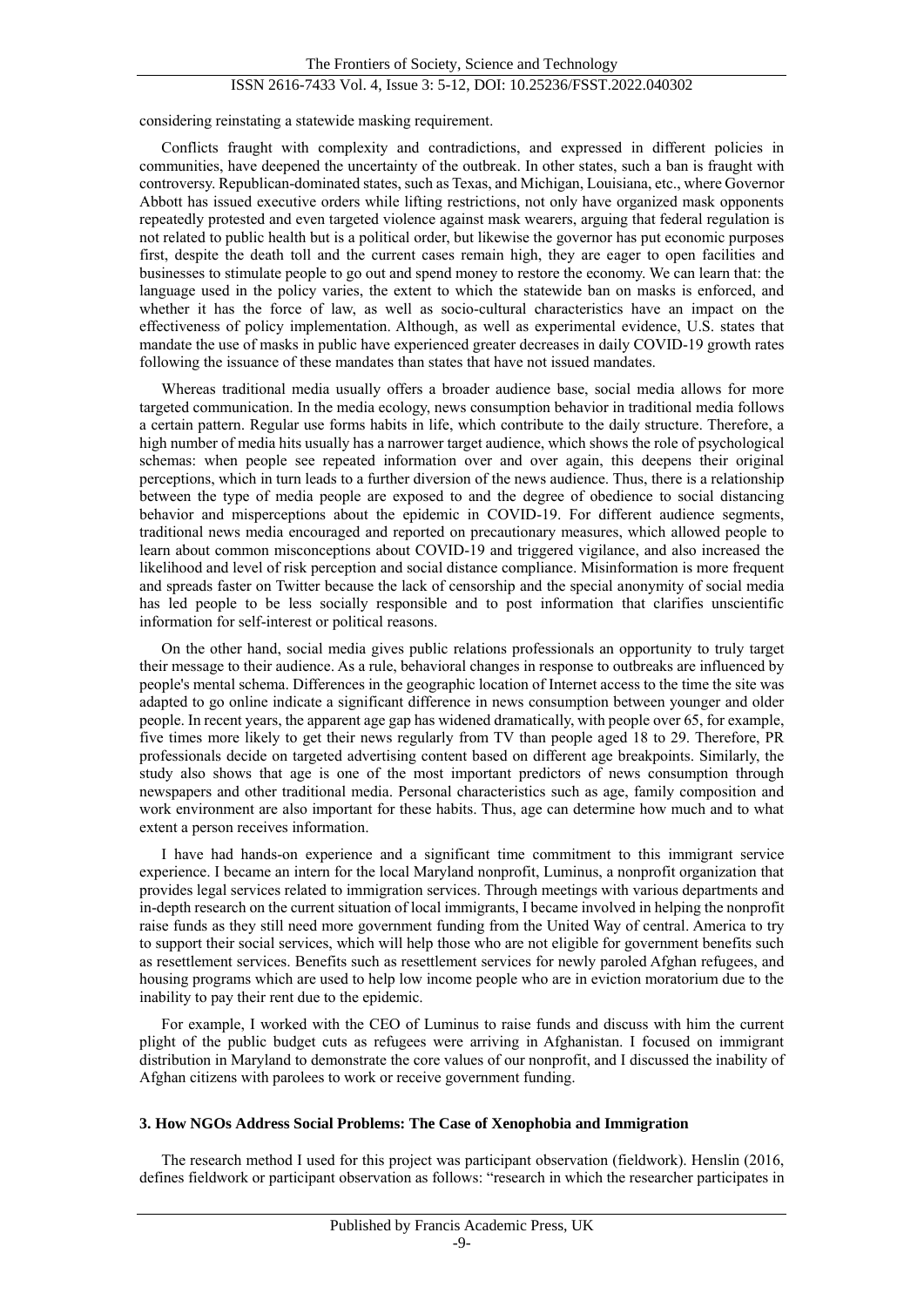a research setting while observing what is happening in that setting."

Luminus is a non-profit social organization that provides legal, family and community services to immigrants and prevents eviction. Luminus' day-to-day responsibilities are to maintain and participate in relief programs and to be actively involved in raising funds for the provision of immigration services from government agencies such as the United Way of Central America or other government agencies that distribute funds. In this case, according to the American Immigration Council, the humanitarian parole only allows non citizens who have "urgent humanitarian or significant public benefits" to enter the U. S under the immigration laws, but the residential status is temporary, and they receive no government benefits such as resettlement services. This status mainly applies for noncitizens "fleeing for persuasion and seeking humanitarian assistance" from the U.S.

For example, they are now raising more government funds for services for Afghan refugees on humanitarian parole who are only allowed temporary parole in the U.S. but are not allowed to access government assistance or other resources. Studies show that government funding accounts for the vast majority (80 percent) of nonprofit organizations' revenue streams. However, during a pandemic, the demand for human resource services can change due to the unemployment crisis caused by stock prices and the recession, which may lead to an increase in the public budgets of nonprofit organizations providing social services. In conclusion, nonprofit organizations are putting effort into fulfilling their responsibilities for vulnerable groups as well as meeting the expectations of social justice. Likewise, nonprofits engage and monitor when damaging, unsubstantiated rumors are circulating. They also protect many vulnerable populations, including but not limited to minorities, immigrants/refugees, and children from immigrant families.

Many low-income people have suffered financial crises during the epidemic. According to National Equity Atlas, there are currently approximately 129,000 households in Maryland that are behind on their rent. Approximately 78 percent of these households include people of color and 62 percent have annual incomes below \$50,000. Although the eviction moratorium was lifted on March 1, 2021, orders for eviction moratorium in Maryland and the CDC expired in October 2021. Today, billions of dollars have been spent by the federal and state governments on rental assistance programs. Therefore, the Howard County COVID 19 Relief Rental and Utility Assistance was created to prevent evictions, and the organization provides affordable housing options for immigrant communities and implements a rent-toown model for underserved communities. According to government policy, in Howard County, Maryland, residents identified as being affected by the Covid pandemic and failed to pay overdue rent and utilities may be eligible for assistance for up to 18 months after a review of household size and the maximum household income limit. However, the impact of the eviction moratorium on the individual level and on the economic burden and structural inequalities in society is not as simple.

Luminus received a great deal of demand during this period and has processed a total of 180 applicants by early October, 2021. Overall, Luminus distributed a total of \$1,501,857,57 to 180 families and kept 609 people in their homes. In implementing the allocation of funds, Luminus points to several factors: First, housing assistance is not available only to U.S. citizens, but to non-U.S. immigrants as well. However, due to language and cultural barriers, this resource is not available to immigrants in need and other vulnerable populations. These low-income populations sometimes have no way to access paid sick leave and can not keep the health and safety in the workplace, which results in higher risk to get infected, and lack understanding if they have mandatory eligibility for government relief programs (such as unemployment, child care subsidies, and emergency rental assistance) for workers. The inability to pay rent may result in increased odds of health threats, as low-income people often work in jobs that do not comply with the obligations to social distance and reduced labor hours, which may result in higher morbidity and mortality during the pandemic and thus higher risk transmission. Similarly, the inability of tenants to pay rent places a burden on landlords, because they are also confronted with the problems of being unable to pay the mortgage payment to the bank and property taxes(?), which might result in the foreflore. During a pandemic, landlords are similarly burdened with the high-risk status of loss, including the cost of re-letting, repair and maintenance costs if they want to find prospective tenants.

Therefore, Luminus as a non-profit organization provides services that increase and promote proactive self-protective behavior by individuals in a way that meets economic circumstances. By raising citizen awareness of social issues and government relief programs, the nonprofit Luminus compensates for the limitations of the public health infrastructure and mitigates the rumors and xenophobia that have contributed to the outbreak.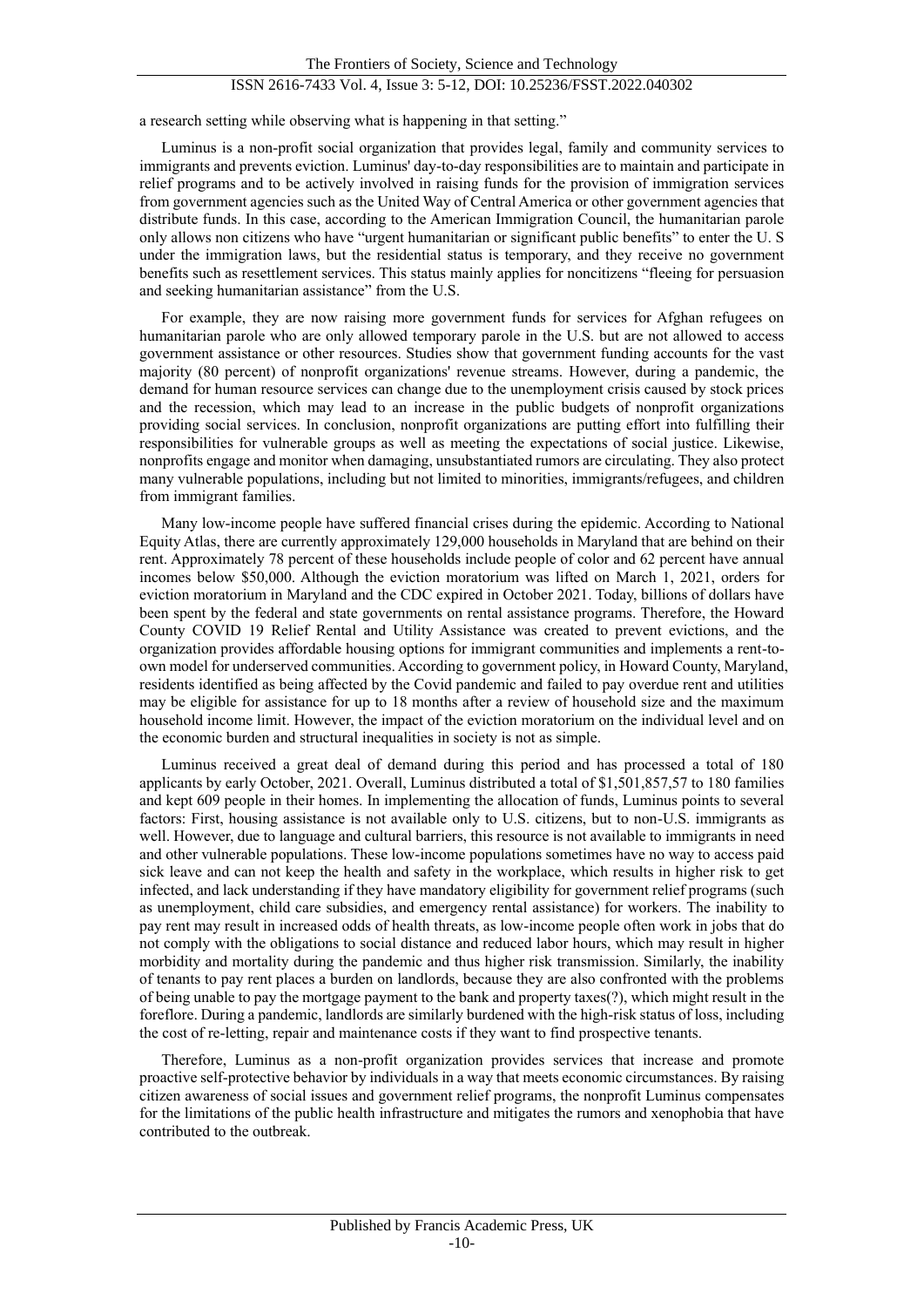#### **4. Conclusions**

In this essay, I have reviewed the major organizational components of public health information and misinformation, otherwise known as the information ecology of public health. I have first reviewed and highlighted the importance of cognitive biases in psychology, as summarized in research on psychological schemas. As I have summarized, psychographics are cognitive and behavioral changes that result from people with different identities and cultural backgrounds based on their level of information received and their sense of self-identity. The past few years in today's society have seen dramatic demographic changes in the United States due to technological advances. In the two years of the epidemic so far, social mobility has declined and the class divide has widened. In the midst of the epidemic, human psychological schemas have changed due to social distance, or government closures or economic incentives and media that promote anger and timeliness of information, which has led to behavioral changes. As mental models are deepened or altered, information is usually disseminated by governmental information (official), non-governmental organizations (official) and the media (unofficial).

Although the news media and non-governmental agencies have a significant part to play in the ecological information during an epidemic, they have different values, resources, and courses of action. The news media were more likely to produce accurate news stories that combined "facts" with opinion. In the case of NGOs providing social services to help disadvantaged people solve legal problems, NGOs are guided by a "commitment to factual reporting and the values of seeking participation and action," but they also use the media to promote and disseminate ideas and opinions. While Luminus solves social conflicts, it also demonstrates cultural diversity and results in the change in employment. As an intern, I worked and researched different social issues.

This review has highlighted the need for greater awareness and attention toward the role of NGOs in combating public health misinformation. Future research could focus on how NGOs interact with other organizations and provide information and misinformation. For example in combating misinformation, NGOs could increase their presence in social media and act as a counterbalance to the spread of misinformation. In addition future research could examine more fully the sources of cognitive biases beyond those studied here. Finally, future work could look at public health problems beyond the COVID pandemic. Discrimination against marginalized gorups, for example, are a major concern in public health, and future work could examine how misinformation could lessen crimes and racist acts against these groups, serving the needs of NGOs for new immigrants in novel ways.

## **References**

*[1] Bergström, Annika, and Maria Jervelycke Belfrage. (2018) "News in Social Media." Digital Journalism,5, 583–598.*

*[2] The Lancet.(2020) "Global governance for COVID-19 vaccines." Lancet (London, England) . 395, 1883.*

*[3] Garrett, Laurie.(2020) "Covid-19: The Medium Is the Message." The Lancet,395,942–943.*

*[4] Lyu, Wei, and George L.(2020) Wehby. "Community Use of Face Masks and Covid-19: Evidence from a Natural Experiment of State Mandates in the US." Health Affairs,8,1419–1425.* 

*[5] Cholera, R. , Falusi, O. O. , and Linton, J. M. (2020). "Sheltering in Place in a Xenophobic Climate: COVID-19 and Children in Immigrant Families." Pediatrics,146,1094.*

*[6] Esses, Victoria M., and Leah K.(2021) Hamilton. "Xenophobia and Anti-Immigrant Attitudes in the Time of COVID-19." Group Processes & Intergroup Relations,24,253–259.*

*[7] Fernández-Reino Maria, Madeleine, S. and Carlos, V. S. .(2020) "From Low-Skilled to Key Workers: The Implications of Emergencies for Immigration Policy." Oxford Review of Economic Policy, 36,382– 396.* 

*[8] Gomez-Aguinaga, B. , Dominguez, M. S. , & Manzano, S. . (2021). "Immigration and Gender as Social Determinants of Mental Health during the COVID-19 Outbreak: The Case of US Latina/Os." International Journal of Environmental Research and Public Health,11, 60–65.*

*[9] Hauslohner, Abigail. (2021) "For Some Refugees Who Came to the U.S. after Sept. 11, This Is What Life Has Been Like." Washington Post, 9, [9-11.](http://www.washingtonpost.com/nation/interactive/2021/iraq-afghanistan-immigrants9-11)*

*[10] Sills, Stephen J. and Bruce A.(2021) Rich. "Housing Instability and Public Health: Implications of the Eviction Moratoria During the COVID-19 Pandemic." North Carolina Medical Journal,4, 271–275. [11] Keller, Allen S., and Benjamin D. Wagner.(2020) "COVID-19 and Immigration Detention in the USA: Time to Act." The Lancet Public Health,5,245–246.*

*[12] Marshburn, C. K. , Maddox, K. B. , Crittle, C. , & Folberg, A. M. (2021) "Racial Bias Confrontation in the United States: What (If Anything) Has Changed in the COVID-19 Era, and Where Do We Go from*